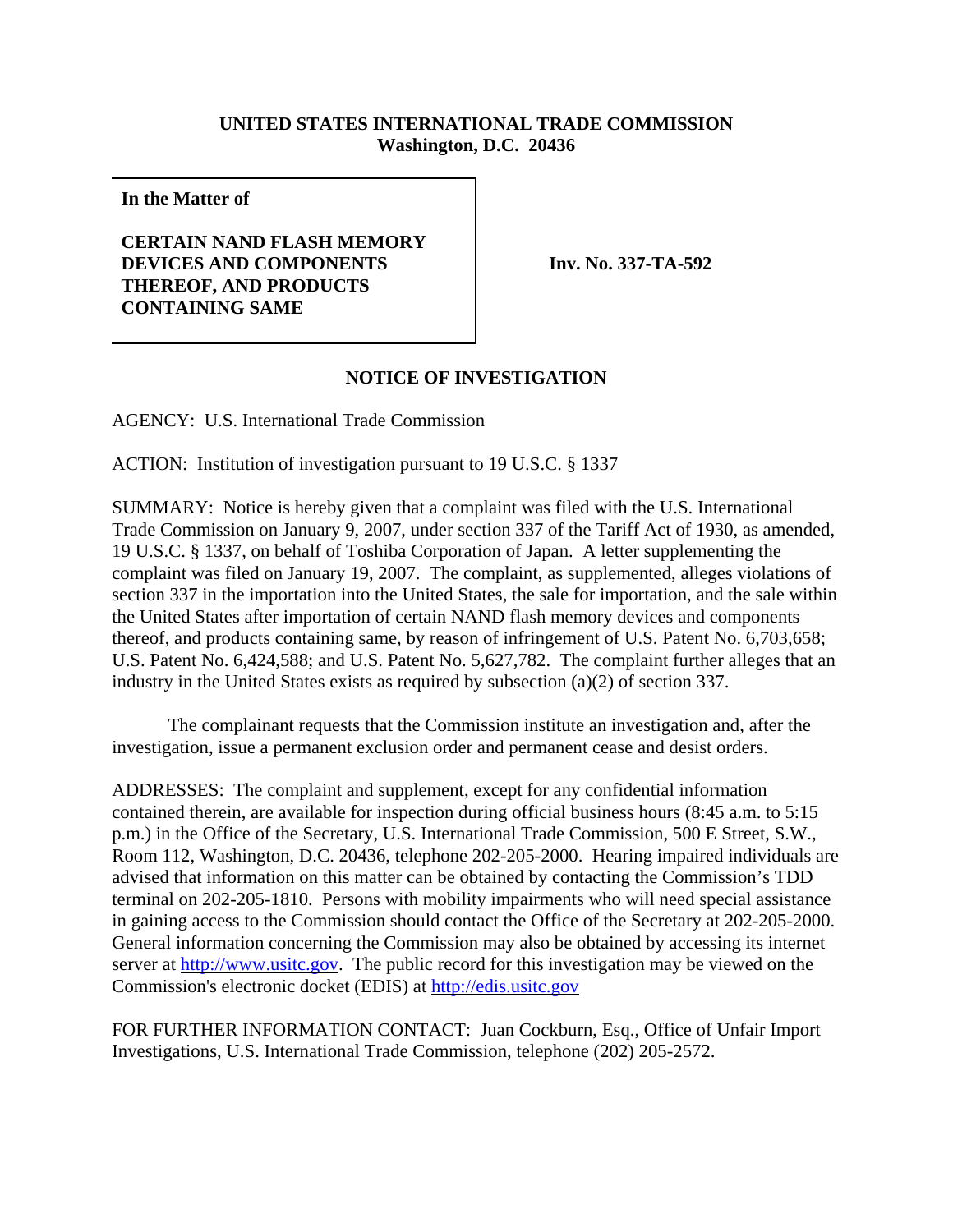AUTHORITY: The authority for institution of this investigation is contained in section 337 of the Tariff Act of 1930, as amended, and in section 210.10 of the Commission's Rules of Practice and Procedure, 19 C.F.R. § 210.10 (2006).

SCOPE OF INVESTIGATION: Having considered the complaint, the U.S. International Trade Commission, on February 5, 2007, ORDERED THAT –

(1) Pursuant to subsection (b) of section 337 of the Tariff Act of 1930, as amended, an investigation be instituted to determine whether there is a violation of subsection  $(a)(1)(B)$  of section 337 in the importation into the United States, the sale for importation, or the sale within the United States after importation of certain NAND flash memory devices or components thereof, or products containing same, by reason of infringement of one or more of claims 2 and 5 of U.S. Patent No. 6,703,658; claims 1-4 of U.S. Patent No. 6,424,588; and claims 46-49 of U.S. Patent No. 5,627,782, and whether an industry in the United States exists as required by subsection (a)(2) of section 337;

(2) For the purpose of the investigation so instituted, the following are hereby named as parties upon which this notice of investigation shall be served:

(a) The complainant is  $-$ 

Toshiba Corporation 1-1 Shibaura 1-Chome, Minato-Ku Tokyo 105-8001 Japan

(b) The respondents are the following entities alleged to be in violation of section 337, and are the parties upon which the complaint is to be served:

> Hynix Semiconductor Inc. San 136-1 Ami-Ri Bubal-eub, 1 chon-si Kyoungki-do, Korea

Hynix Semiconductor America Inc. 3101 North First Street San Jose, California 95134

(c) The Commission investigative attorney, party to this investigation, is Juan Cockburn, Esq., Office of Unfair Import Investigations, U.S. International Trade Commission, 500 E Street, S.W., Room 401-Q, Washington, D.C. 20436; and

(3) For the investigation so instituted, the Honorable Paul J. Luckern is designated as the presiding administrative law judge.